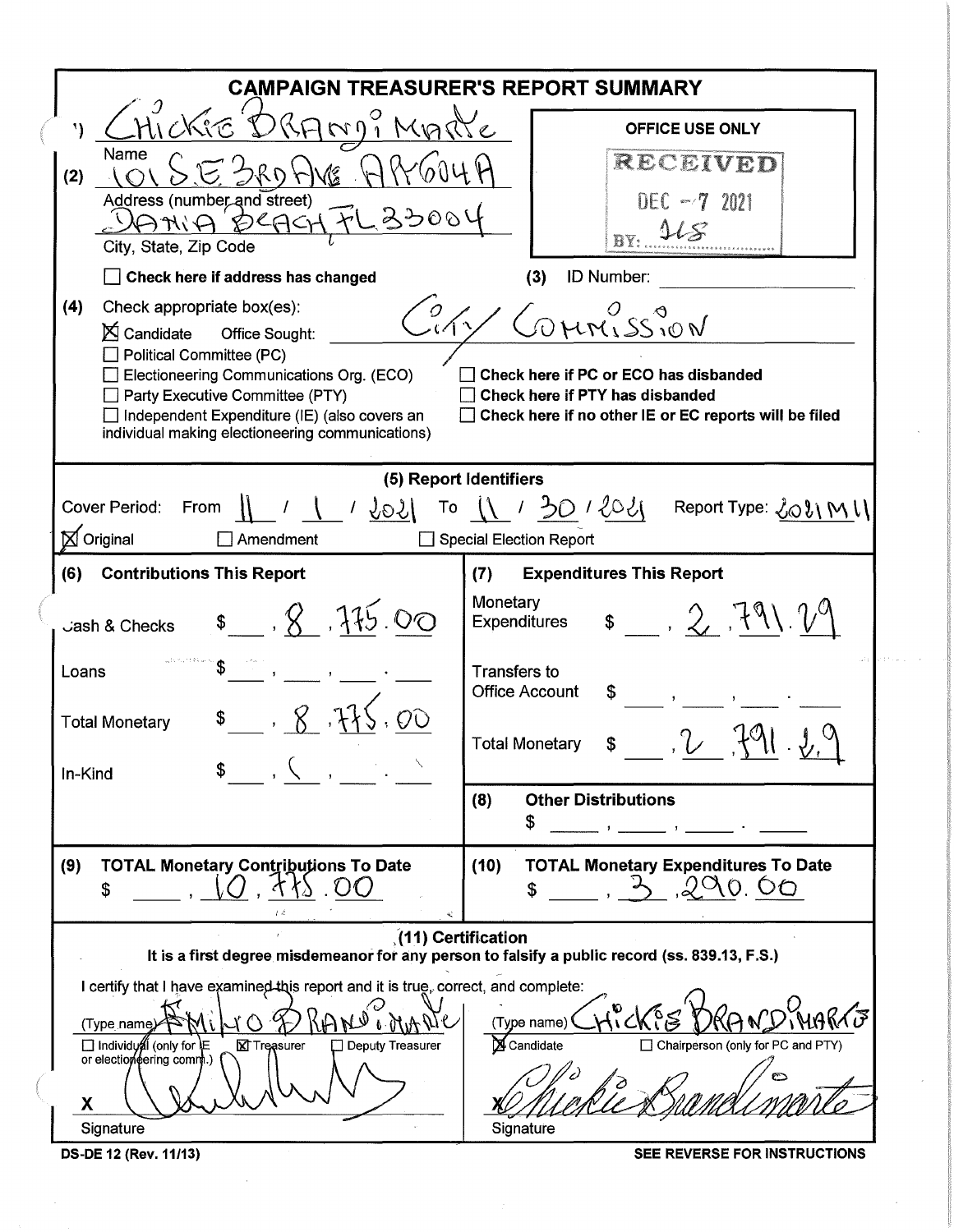CAMPAIGN TREASURER'S REPORT - ITEMIZED CONTRIBUTIONS (1) Name  $CN$  $CK$  $E$   $D$  $R$  $AN$  $N$  $N$  $R$  $C$  $E$  (2) I.D. Number (3) Cover Period  $\sqrt{1}$  /  $\sqrt{204}$  through  $\sqrt{20}$  /  $202$  (4) Page ONE of ONE (5) (7) (8) (9) (10) (11 ) (12) Date | Full Name (6) (Last, Suffix, First, Middle) Sequence | Street Address & | Contributor | Contribution | In-kind Number | City, State, Zip Code | Type | Occupation | Type | Description | Amendment | Amount  $\frac{1}{1}$ ,  $\frac{1}{1}$ ,  $\frac{1}{100}$ ,  $\frac{1}{100}$ ,  $\frac{1}{100}$ ,  $\frac{1}{100}$ ,  $\frac{1}{100}$ ,  $\frac{1}{100}$ ,  $\frac{1}{100}$  $\kappa$  = viess  $\left| \left\langle \right\rangle \right|$  (here  $\left| \left\langle \right\rangle$  and  $\left| \left\langle \right\rangle \right|$  and  $\left| \left\langle \right\rangle \right|$  $_{3011}$  west than  $|$   $|$   $|$  $2.11 - 7.1$ . 33310-644  $N$   $N$   $\lambda$   $\lambda$   $\vert$   $F$ <sup> $\vert$ </sup>  $\vert$   $F$ <sup> $\vert$ </sup> $\vert$  $\epsilon$   $\vert$   $\epsilon$   $\vert$   $\epsilon$   $\vert$   $\epsilon$   $\vert$   $\epsilon$   $\vert$   $\epsilon$   $\vert$   $\epsilon$   $\vert$   $\epsilon$   $\vert$   $\epsilon$   $\vert$   $\epsilon$   $\vert$   $\epsilon$   $\vert$   $\epsilon$   $\vert$   $\epsilon$   $\vert$   $\epsilon$   $\vert$   $\epsilon$   $\vert$   $\epsilon$   $\vert$   $\epsilon$   $\vert$   $\frac{1}{859}$ ,  $\frac{1}{2899}$  or  $\frac{1}{2}$  ( $\frac{1}{289}$   $\frac{1}{289}$   $\frac{1}{289}$   $\frac{1}{289}$   $\frac{1}{289}$   $\frac{1}{289}$  $33324$  $\frac{\text{IN} \times \text{P} \times \text{IoV}}{\text{Neo}}$   $\begin{bmatrix} 0 & \text{Unif} \\ \text{Unif} & \text{Unif} \\ \text{Unif} & \text{Unif} \\ \text{Unif} & \text{Unif} \end{bmatrix}$   $\left\{\text{Re}(S) = \text{Ne} - \text{Ne} - \text{S} \times \text{O} \times \text{Ne} \right\}$   $\left\{\text{Re}(S) = \text{Ne} - \text{S} \times \text{O} \times \text{Ne} \times \text{Ne} \times \text{Ne} \times \text{Ne} \times \text{Ne} \times \text{Ne} \times \$  $\mu$ onthay agab  $\frac{11}{17} \frac{17}{1544}$  or  $\frac{1}{1544}$  A  $\frac{1}{1544}$  A  $\frac{1}{1544}$  A  $\frac{1}{1544}$   $\frac{1}{1544}$   $\frac{1}{1544}$   $\frac{1}{1544}$   $\frac{1}{1544}$   $\frac{1}{1544}$   $\frac{1}{1544}$   $\frac{1}{1544}$   $\frac{1}{1544}$   $\frac{1}{1544}$   $\frac{1}{1544}$   $\frac{1}{1$  $\frac{1}{2}$  $5$  Moltprose  $\frac{35}{25}$  $\frac{111 \cdot 17 \cdot 2021}{93}$  MUHLERWIRTH  $\frac{1}{230011}$  f Reling  $\left\{230011\right\}$  f  $\left\{230011\right\}$  $\int \rho \, \widetilde{\mathsf{h}} \, \widetilde{\mathsf{h}}$  in Beach  $74.33004$  $\frac{11.7 \pm 201}{10.5.5.38984}$   $\frac{11.7 \pm 201}{10.5.5.38984}$   $\frac{11.7 \pm 2.01}{10.5.5.38984}$   $\frac{11.7 \pm 2.01}{10.5.5.38984}$   $\frac{11.7 \pm 2.01}{10.5.5.3609}$   $\frac{11.7 \pm 2.01}{10.5.5.3609}$   $\frac{11.7 \pm 2.01}{10.5.5.3609}$  $\frac{11}{12}$  It  $\frac{1}{200}$  (AROL STOKROCK)  $\left\{\right\}$  RETIRED CHE 2200  $JawABEBF$  $7 - 33004$ DS -DE 13 (Rev. 11/13) / SEE REVERSE FOR INSTRUCTIONS AND CODE VALUES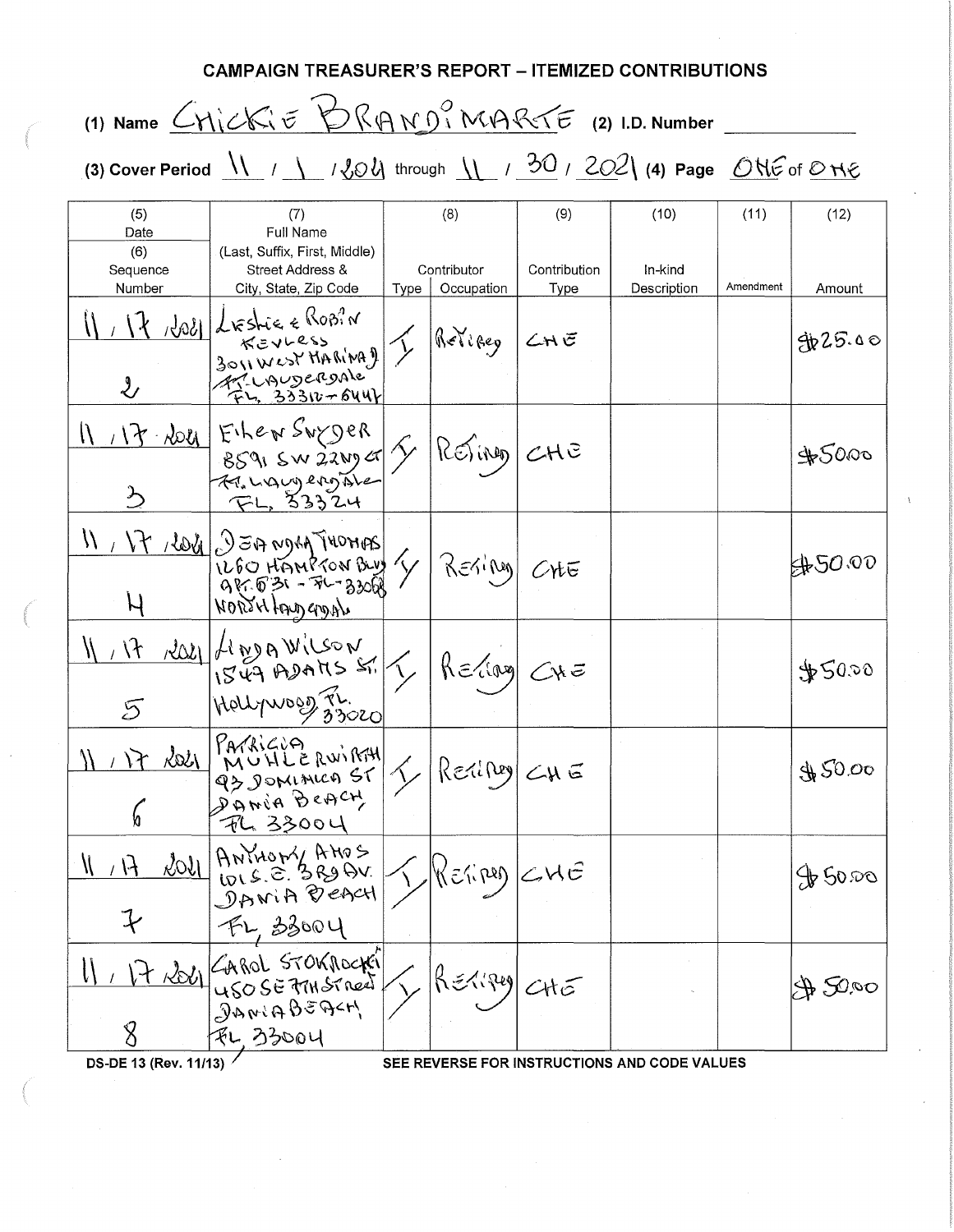| <b>CAMPAIGN TREASURER'S REPORT – ITEMIZED CONTRIBUTIONS</b>                                                                                                                                                                                                                       |                                                                                     |      |                                                                                    |                      |                                              |           |                         |  |  |
|-----------------------------------------------------------------------------------------------------------------------------------------------------------------------------------------------------------------------------------------------------------------------------------|-------------------------------------------------------------------------------------|------|------------------------------------------------------------------------------------|----------------------|----------------------------------------------|-----------|-------------------------|--|--|
| (1) Name CHickie BRANDIMARTE<br>(2) I.D. Number                                                                                                                                                                                                                                   |                                                                                     |      |                                                                                    |                      |                                              |           |                         |  |  |
| (3) Cover Period $\underline{\mathsf{N}}$ / $\underline{\mathsf{N}}$ / $\underline{\mathsf{N}}$ through $\underline{\mathsf{N}}$ / $\underline{\mathsf{N}}$ / $\underline{\mathsf{N}}$ / $\underline{\mathsf{N}}$ / (4) Page $\underline{\mathsf{N}}$ of $\underline{\mathsf{N}}$ |                                                                                     |      |                                                                                    |                      |                                              |           |                         |  |  |
| (5)<br>Date                                                                                                                                                                                                                                                                       | (7)<br>Full Name                                                                    |      | (8)                                                                                | (9)                  | (10)                                         | (11)      | (12)                    |  |  |
| (6)<br>Sequence<br>Number                                                                                                                                                                                                                                                         | (Last, Suffix, First, Middle)<br>Street Address &<br>City, State, Zip Code          | Type | Contributor<br>Occupation                                                          | Contribution<br>Type | In-kind<br>Description                       | Amendment | Amount                  |  |  |
| $\mathcal{N}$                                                                                                                                                                                                                                                                     | <b>LOU WRRIANSBRITT</b><br>OISE 380 Are T<br>35004                                  |      | RETirey                                                                            | CHE                  |                                              |           | $H$ 10000               |  |  |
| \O                                                                                                                                                                                                                                                                                | 17 Asyl GENEH, BIEBER<br>$ S^{32} \rangle$ in sin HVe $ S \rangle$ RE1 iRE) $C$ and |      |                                                                                    |                      |                                              |           | $\bigoplus$ 10000       |  |  |
| (7 202)<br>$\mathcal{N}$                                                                                                                                                                                                                                                          | PAUL R. WIGGINS<br>13550 SW 674 GF                                                  |      | $ \mathcal{P}_{\mathsf{P} \mathsf{S} \mathsf{A} \mathsf{B} \mathsf{B}} $ Cyt $\in$ |                      |                                              |           | $\text{F}^{\text{top}}$ |  |  |
| И<br>10y<br>$\mathcal{H}$<br>V                                                                                                                                                                                                                                                    | STANDINg Room<br>ONLY PRODUCTION & BUSINED CHE<br>Rigator En 333                    |      |                                                                                    |                      |                                              |           | 00.001                  |  |  |
| $\mathcal{X}^-$<br>ヽ゚゚゚゚゚                                                                                                                                                                                                                                                         | 2021 Has Lucithe Barrile<br>5099 SW 1874 Ave & Business                             |      |                                                                                    | CKG                  |                                              |           | JL 100.00               |  |  |
| $\&\&$                                                                                                                                                                                                                                                                            | IRA INTERNATIONAL<br>POBOXIZTZ<br>HIGHANS AL 33008                                  |      | DUSINED CHE                                                                        |                      |                                              |           | \$150,00                |  |  |
|                                                                                                                                                                                                                                                                                   | ROLY ARTHUR PERSED<br><u>FL, 33004</u>                                              |      | Rerillen CHE                                                                       |                      |                                              |           | forma                   |  |  |
| DS-DE 13 (Rev. 11/13)                                                                                                                                                                                                                                                             |                                                                                     |      |                                                                                    |                      | SEE REVERSE FOR INSTRUCTIONS AND CODE VALUES |           |                         |  |  |

 $\label{eq:2} \frac{1}{\sqrt{2}}\int_{\mathbb{R}^3} \frac{d\mu}{\sqrt{2}} \, \frac{d\mu}{\sqrt{2}} \, \frac{d\mu}{\sqrt{2}} \, \frac{d\mu}{\sqrt{2}} \, \frac{d\mu}{\sqrt{2}} \, \frac{d\mu}{\sqrt{2}} \, \frac{d\mu}{\sqrt{2}} \, \frac{d\mu}{\sqrt{2}} \, \frac{d\mu}{\sqrt{2}} \, \frac{d\mu}{\sqrt{2}} \, \frac{d\mu}{\sqrt{2}} \, \frac{d\mu}{\sqrt{2}} \, \frac{d\mu}{\sqrt{2}} \, \frac{d\mu}{\sqrt$ 

 $\frac{1}{2}$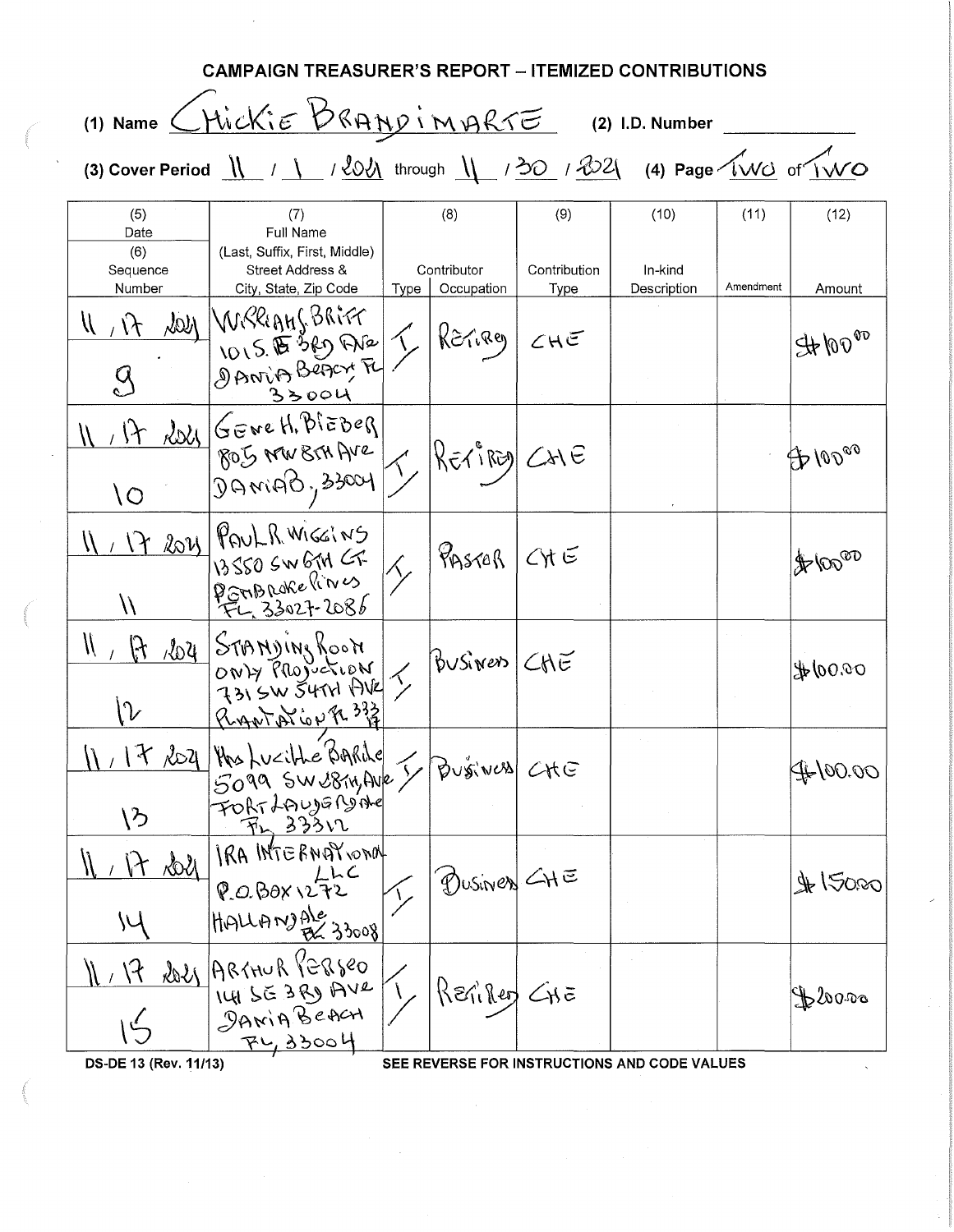|                                          | CAMPAIGN TREASURER'S REPORT – ITEMIZED CONTRIBUTIONS                                                                                                                                                    |      |                                  |                                              |                                              |                   |                |
|------------------------------------------|---------------------------------------------------------------------------------------------------------------------------------------------------------------------------------------------------------|------|----------------------------------|----------------------------------------------|----------------------------------------------|-------------------|----------------|
|                                          | (1) Name Ctickie DRAN Of MARIE                                                                                                                                                                          |      |                                  |                                              | (2) I.D. Number                              |                   |                |
|                                          | (3) Cover Period $\frac{11}{2}$ / $\frac{1}{2}$ / $\frac{1}{2}$ / $\frac{1}{2}$ through $\frac{11}{2}$ / $\frac{1}{2}$ / $\frac{1}{2}$ / $\frac{1}{2}$ (4) Page $\frac{1}{2}$ II (830 III $\frac{1}{2}$ |      |                                  |                                              |                                              |                   |                |
| (5)<br>Date<br>(6)<br>Sequence<br>Number | (7)<br><b>Full Name</b><br>(Last, Suffix, First, Middle)<br>Street Address &<br>City, State, Zip Code                                                                                                   |      | (8)<br>Contributor<br>Occupation | (9)<br>Contribution<br>Type                  | (10)<br>In-kind<br>Description               | (11)<br>Amendment | (12)<br>Amount |
| 2021<br>$\mathcal{A}$<br>$\sqrt{6}$      | VERICKFERRANC<br>324 S.E lont Sent<br>33004                                                                                                                                                             | Type | BEURKY CHE                       |                                              |                                              |                   | D200,00        |
| 沁<br>ほ                                   | LAW OPFICED OF<br>$\chi$ A BASSO * 1AKI11<br><u> IANIABerangi 330al</u>                                                                                                                                 |      | Arrorney                         | <he< td=""><td></td><td></td><td></td></he<> |                                              |                   |                |
| $\mathcal{A}$<br>18                      | Roll PRODO DEPRÁNCISE)<br>HIY SEMMAEN<br>DANIA B. FL<br>33004                                                                                                                                           |      | J RESPONDED                      |                                              |                                              |                   | 4250.00        |
| しと                                       | 2021 FRANCO'S AUTO<br>REPAIR INC<br>KET N. FED. HWY<br>DANIAD FL.330ay                                                                                                                                  |      | KZPAIR<br>5048                   | CHE                                          |                                              |                   | \$50000        |
| $\bigcup$                                | 2021 Designing Erin<br>$L_{\textrm{R}}$<br>$3$ 44 NE $lm$ Court<br>$D$ AMAB, $FL$<br>33004                                                                                                              |      | کاتران کال                       | <b>LHE</b>                                   |                                              |                   | \$1000°C       |
|                                          | <b>BARDARAJORSO</b><br>414 5. 6 1094 58<br>DANIA B. FL.<br>33004                                                                                                                                        |      | REGING                           | L A S H                                      |                                              |                   | 50,000         |
| <u>ROLI</u>                              | IVIC CURE<br>209 N.W IYCT<br>$33004$<br>$99000$                                                                                                                                                         |      | $\epsilon$ $\sim$                | -ASY                                         |                                              |                   | IP YS'OD       |
| DS-DE 13 (Rev. 11/13)                    |                                                                                                                                                                                                         |      |                                  |                                              | SEE REVERSE FOR INSTRUCTIONS AND CODE VALUES |                   |                |

 $\bar{z}$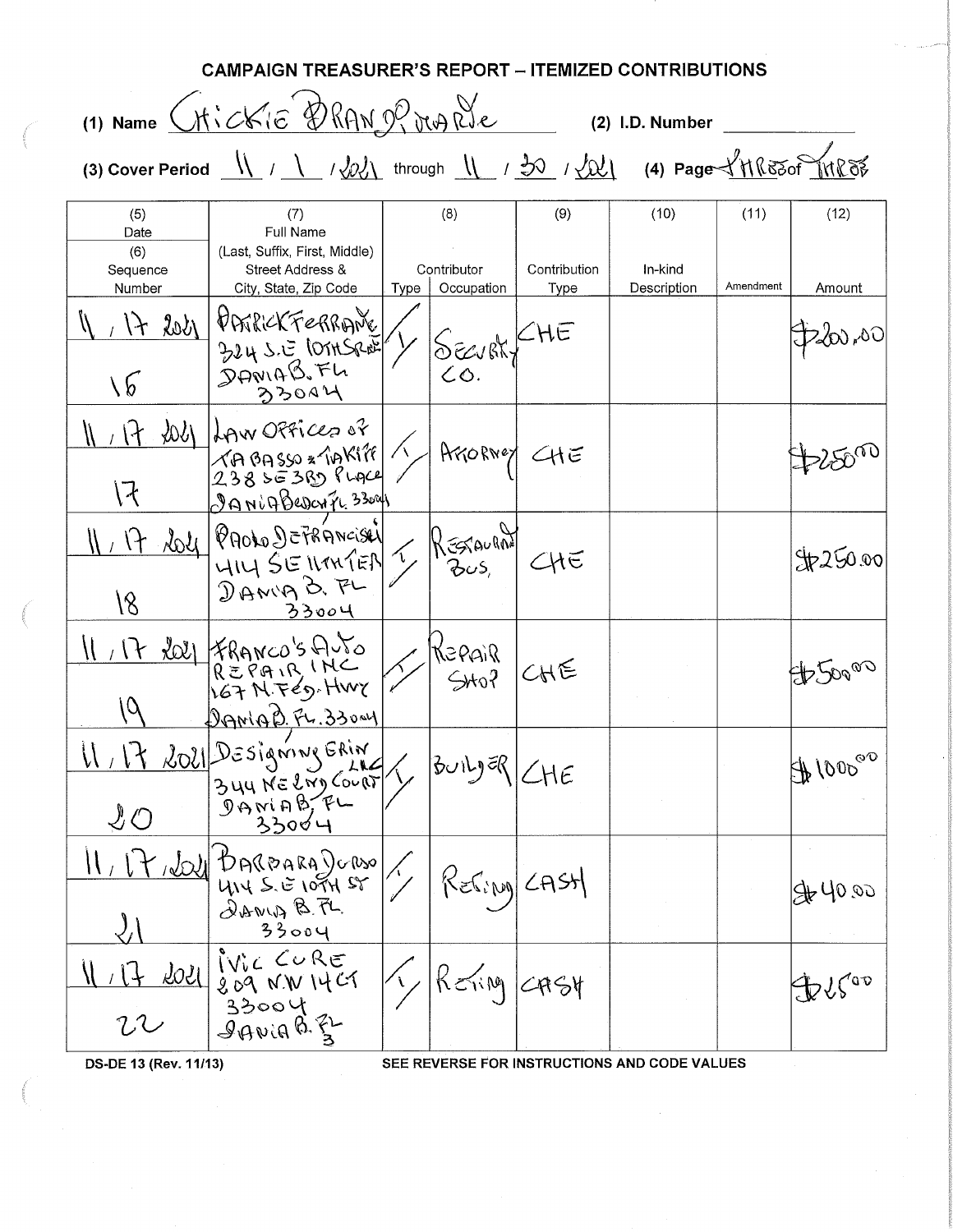|                                                                                                                                                                    | CAMPAIGN TREASURER'S REPORT – ITEMIZED CONTRIBUTIONS                       |      |                                              |                            |                                              |           |                 |  |  |
|--------------------------------------------------------------------------------------------------------------------------------------------------------------------|----------------------------------------------------------------------------|------|----------------------------------------------|----------------------------|----------------------------------------------|-----------|-----------------|--|--|
| $(1)$ Name                                                                                                                                                         | CHicki&BRANDINARB(2) I.D. Number                                           |      |                                              |                            |                                              |           |                 |  |  |
| (3) Cover Period $\frac{11}{1}$ / $\frac{1}{2021}$ through $\frac{11}{10}$ / $\frac{202}{100}$ / $\frac{202}{100}$ (4) Page $\frac{201}{100}$ of $\frac{201}{100}$ |                                                                            |      |                                              |                            |                                              |           |                 |  |  |
| (5)<br>Date<br>(6)<br>Sequence                                                                                                                                     | (7)<br>Full Name<br>(Last, Suffix, First, Middle)<br>Street Address &      |      | (8)<br>Contributor                           | (9)<br>Contribution        | (10)<br>In-kind                              | (11)      | (12)            |  |  |
| Number<br>ひり                                                                                                                                                       | City, State, Zip Code<br>Lou BEWITH<br>215 N W 12011                       | Type | Occupation<br>RELRE9                         | Type<br>$C$ ASH            | Description                                  | Amendment | Amount<br>42500 |  |  |
| 100 <sub>l</sub><br>W/8<br>VÝ                                                                                                                                      | MREMRS HooLer<br>$\frac{1177556105656}{33206}$                             |      | $\begin{matrix} 2\sqrt{3} \\ 9 \end{matrix}$ | $K =$                      |                                              |           | 4500009         |  |  |
| 7.5                                                                                                                                                                | 11, 22, 221 W. Jule 3 PARTINey<br>FL. 333-12-4810                          |      | $\mathcal{D}$<br>Prop.<br>Acrimis            | $CH\overline{\varepsilon}$ |                                              |           | $$500^{60}$     |  |  |
| 2.6                                                                                                                                                                | 11/22/2021 Deluca Fooy SERV.                                               |      | ☆                                            | CHE                        |                                              |           | \$150.00        |  |  |
| $\mathcal{V}$<br>ÙΥ                                                                                                                                                | $204$ $MeML$ . Maroond<br>909 POINCIANA<br>Fr. LAyerrale<br>Fr. LAyerrale  |      | B,<br>$CAR$<br>$DEER$                        |                            |                                              |           | \$200.00        |  |  |
| $\mathcal{U}$<br>$\ell$                                                                                                                                            | <u>Noy</u> SchulzhouseRE<br>10 HELWIG<br>FERRACE<br>う iern<br><u>33064</u> |      | Ø.<br>KANSCAS                                | $\angle H$ E               |                                              |           | #500.00         |  |  |
| 22  200 <br><u> १</u> ,०                                                                                                                                           | SHENANIGANS<br>EAST SIDE PUB<br>1300 STED HWY-<br>Donio BErra FL 33001     |      |                                              | CHĒ                        |                                              |           | \$1000.00       |  |  |
| DS-DE 13 (Rev. 11/13)                                                                                                                                              |                                                                            |      |                                              |                            | SEE REVERSE FOR INSTRUCTIONS AND CODE VALUES |           |                 |  |  |

 $\frac{1}{2} \frac{1}{2} \sqrt{2}$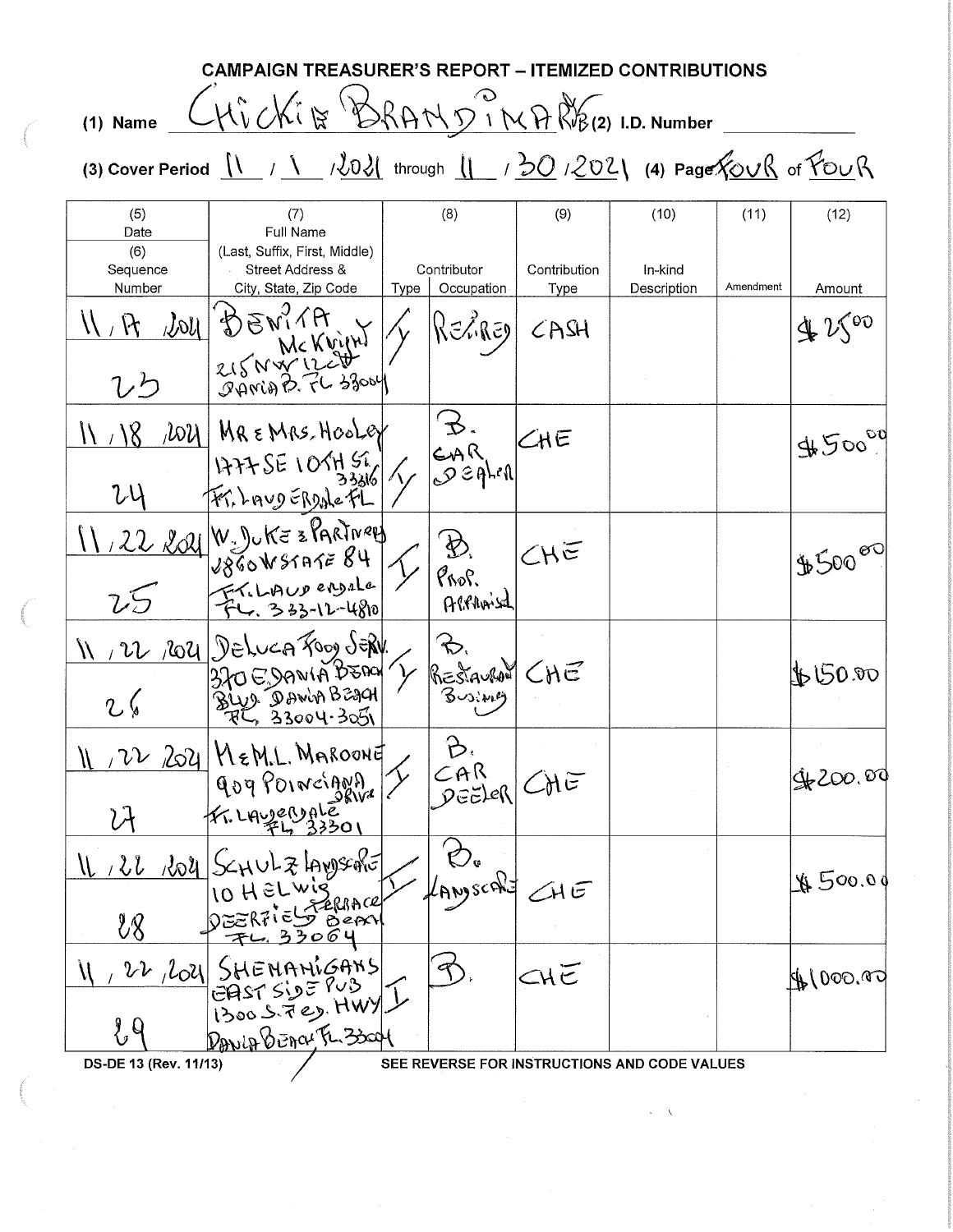**CAMPAIGN TREASURER'S REPORT - ITEMIZED CONTRIBUTIONS**  (1) Name  $ChickE'DRAND@NDRC$  (2) I.D. Number (3) Cover Period  $\frac{11}{1}$  /  $\frac{100}{1}$  through  $\frac{11}{1}$  /  $\frac{30}{1}$  /  $\frac{202}{1}$  (4) Page  $\frac{1}{2}$  (1)  $\frac{1}{2}$ (5) | (7) | (8) | (9) | (10) | (11) | (12) Date | Full Name (6) (Last, Suffix, First, Middle) Sequence | Street Address & | Contributor | Contribution | In-kind Number | City, State, Zip Code | Type | Occupation | Type | Description | Amendment | Amount  $\frac{1}{\sqrt{1}}$   $\frac{10}{10^{2}}$   $\Big|$   $\Big|$   $\Big|$   $\Big|$   $\Big|$   $\Big|$   $\Big|$   $\Big|$   $\Big|$   $\Big|$   $\Big|$   $\Big|$   $\Big|$   $\Big|$   $\Big|$   $\Big|$   $\Big|$   $\Big|$   $\Big|$   $\Big|$   $\Big|$   $\Big|$   $\Big|$   $\Big|$   $\Big|$   $\Big|$   $\Big|$   $\Big|$   $\Big|$   $\Big|$   $\Big|$   $\Big|$   $\$  $66088L$ estove  $\gamma$ <sup>16</sup>'<sup>16'</sup><sup>14</sup>')  $CHC$  | 16'  $\frac{1}{2}$  50.00  $HvysayHHsso51$  $\frac{11.232024}{94000}$   $\sim$  CASH  $\mathcal{L}$  $\frac{123}{32}$   $\frac{2021}{24391018008}$   $\frac{23}{2302}$   $\frac{4009}{1001}$   $\frac{23}{202}$  $\mathcal{Z} \cup \mathcal{Z} \cap \mathcal{Y} \cup \mathcal{X} \cup \mathcal{Y} \cup \mathcal{Y} \mid \mathcal{Y} \mid \mathcal{Y} \mid \mathcal{Y} \cap \mathcal{Y} \cap \mathcal{Y} \mid$ 32 Holly <u>voi 3302</u>  $\frac{|S|}{25}$   $\frac{202}{100}$  HANGUYEN  $\left| \int_{0}^{N}$  NAIL  $74.39$  WLSON ST  $\frac{1}{2}$   $\frac{1}{2}$   $\frac{1}{2}$   $\frac{1}{2}$   $\frac{1}{2}$   $\frac{1}{2}$   $\frac{1}{2}$   $\frac{1}{2}$   $\frac{1}{2}$   $\frac{1}{2}$   $\frac{1}{2}$   $\frac{1}{2}$   $\frac{1}{2}$   $\frac{1}{2}$   $\frac{1}{2}$   $\frac{1}{2}$   $\frac{1}{2}$   $\frac{1}{2}$   $\frac{1}{2}$   $\frac{1}{2}$   $\frac{$  $33 - \frac{22}{1000000}33020$  $\frac{11}{23}$   $\frac{23}{255}$   $\frac{221}{255}$   $\frac{1000000}{2555}$   $\frac{255}{25}$   $\frac{255}{25}$   $\frac{255}{25}$   $\frac{255}{25}$   $\frac{255}{25}$   $\frac{255}{25}$   $\frac{255}{25}$   $\frac{255}{25}$   $\frac{255}{25}$   $\frac{255}{25}$   $\frac{255}{25}$   $\frac{255}{25}$   $\frac{255$  $\parallel$  23 221 FLLes SAMES  $255N$ W $76N$ A $25N$   $25N$   $45000$  $35$  Janes Ave-33004  $\frac{11}{23}$   $\frac{23}{255}$   $\frac{1}{255}$   $\frac{1}{255}$   $\frac{1}{20}$   $\frac{1}{255}$   $\frac{1}{20}$   $\frac{1}{255}$   $\frac{1}{20}$   $\frac{1}{25}$   $\frac{1}{25}$   $\frac{1}{25}$   $\frac{1}{25}$   $\frac{1}{25}$   $\frac{1}{25}$   $\frac{1}{25}$   $\frac{1}{25}$   $\frac{1}{25}$   $\frac{1}{25}$   $\frac{1$ 36 SANABCK 73004 OS-DE 13 (Rev. *11/13)* / SEE REVERSE FOR INSTRUCTIONS AND CODE VALUES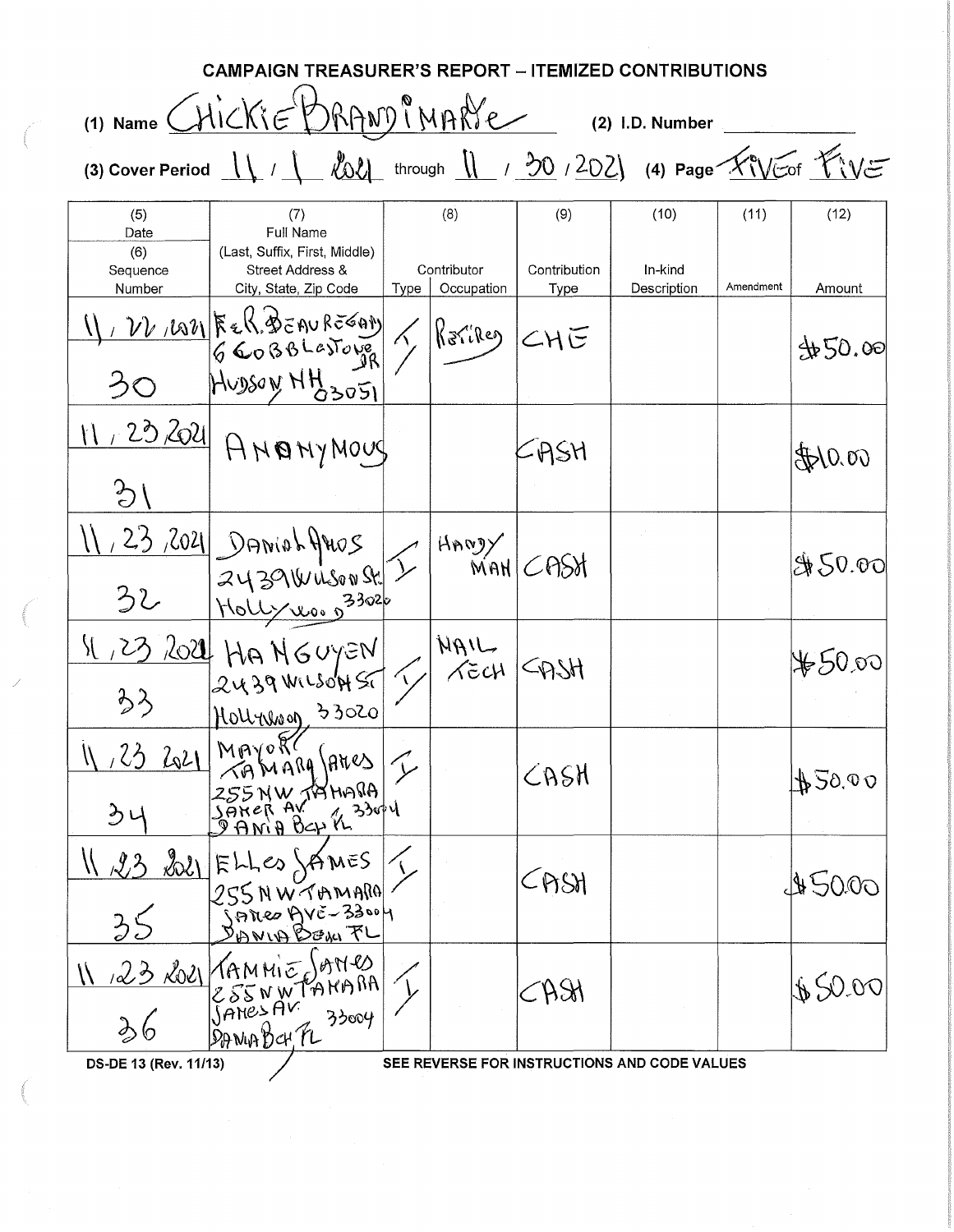|                                                 | <b>CAMPAIGN TREASURER'S REPORT – ITEMIZED CONTRIBUTIONS</b>                                                                                                                                     |             |                             |                      |                                              |           |                                |  |
|-------------------------------------------------|-------------------------------------------------------------------------------------------------------------------------------------------------------------------------------------------------|-------------|-----------------------------|----------------------|----------------------------------------------|-----------|--------------------------------|--|
| (1) Name CHICKIE ORANDIKARTE<br>(2) I.D. Number |                                                                                                                                                                                                 |             |                             |                      |                                              |           |                                |  |
|                                                 | (3) Cover Period $\underline{N}$ / $\underline{N}$ $\underline{N}$ through $\underline{N}$ / $\underline{30}$ $\underline{30}$ $\underline{30}$ (4) Page $\underline{Sis}$ of $\underline{Sis}$ |             |                             |                      |                                              |           |                                |  |
| (5)<br>Date                                     | (7)<br>Full Name                                                                                                                                                                                |             | (8)                         | (9)                  | (10)                                         | (11)      | (12)                           |  |
| (6)<br>Sequence<br>Number                       | (Last, Suffix, First, Middle)<br>Street Address &<br>City, State, Zip Code                                                                                                                      | <b>Type</b> | Contributor<br>Occupation   | Contribution<br>Type | In-kind<br>Description                       | Amendment | Amount                         |  |
| $W, Z$ as                                       | BALLY GARES<br>Janip B.FL 33004                                                                                                                                                                 |             |                             |                      |                                              |           | 0.07,                          |  |
|                                                 | $23,209$ $\sqrt{8}$ RRY GARRY<br><b>VA C2E Si SI</b><br>33004                                                                                                                                   |             | Kripy                       |                      |                                              |           | 280.00                         |  |
| 202                                             | SARRY<br>3R9AV<br>BWAL<br>33004                                                                                                                                                                 |             | $\mathbb{R}^{N_i}$ por      |                      |                                              |           | 45000                          |  |
| $ 150\rangle$                                   | $3vE_v$ AviA Berry                                                                                                                                                                              |             | $\mathcal{D}$ .<br>RESIAUNA | CHE                  |                                              |           | $\mathcal{L}$ or $\mathcal{L}$ |  |
| $\mathcal{U}$                                   | 30 Roll HARBOUR TOWN MANNER<br>801 N. E 3RD STROK<br>JAN:4BEACH                                                                                                                                 |             | MARINA CHE                  |                      |                                              |           | \$500.00                       |  |
| $U\mathcal{U}$                                  | 11, 30 No4 Rienary TAB2iqu<br>MIDMI-                                                                                                                                                            |             | RaPing                      | $<$ r $\delta$       |                                              |           | \$50,00                        |  |
| $\frac{1}{2}$                                   | Voll LigERTAIL                                                                                                                                                                                  |             | 於                           |                      |                                              |           | <b>OROOS</b>                   |  |
| DS-DE 13 (Rev. 11/13)                           |                                                                                                                                                                                                 |             |                             |                      | SEE REVERSE FOR INSTRUCTIONS AND CODE VALUES |           |                                |  |
|                                                 |                                                                                                                                                                                                 |             |                             |                      |                                              |           |                                |  |

 $\hat{\mathcal{S}}$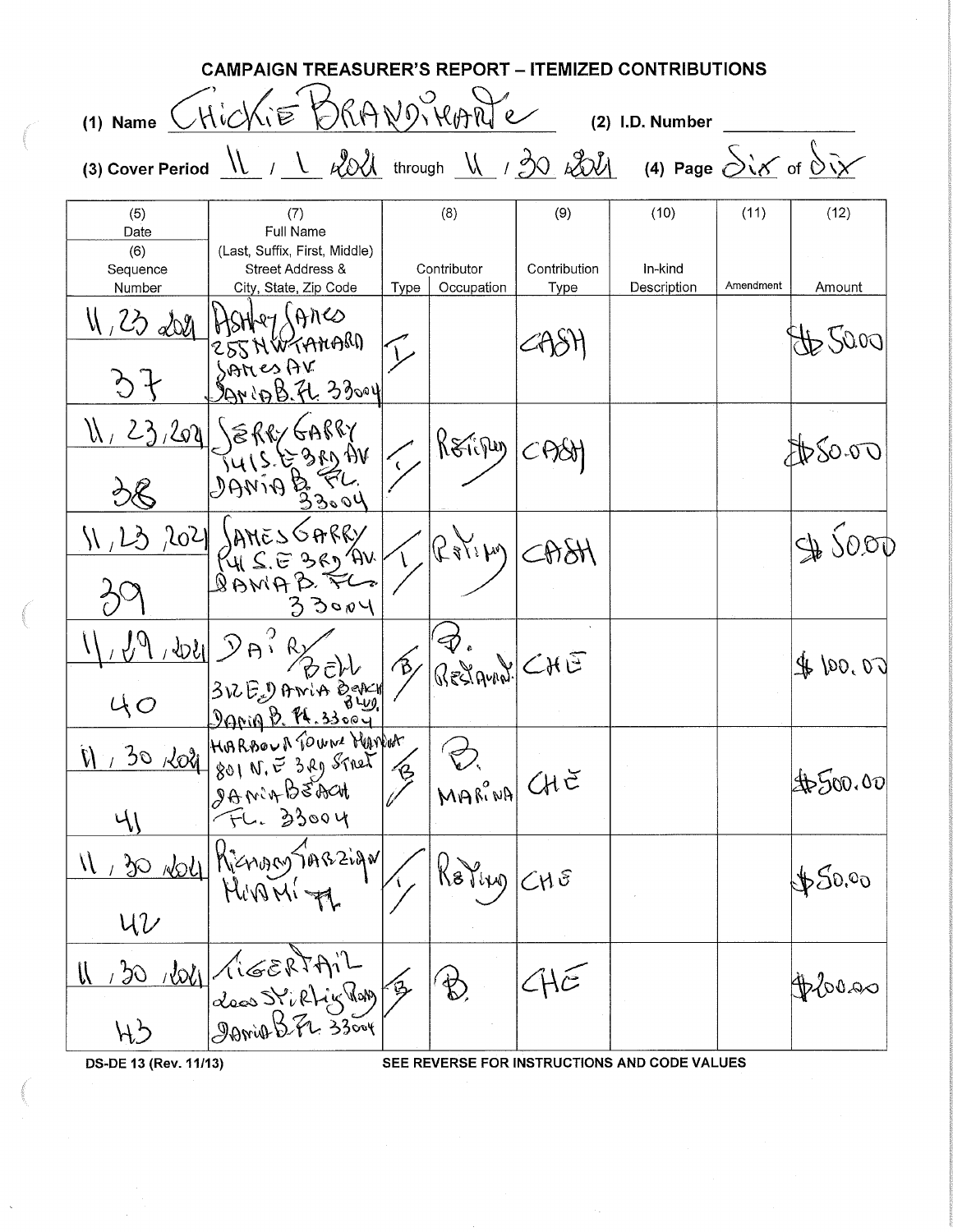|                           | (1) Name CHickis BRANDiver De                                                           |               |                           |                      | (2) I.D. Number        |           |                    |
|---------------------------|-----------------------------------------------------------------------------------------|---------------|---------------------------|----------------------|------------------------|-----------|--------------------|
|                           | (3) Cover Period $11 / 1 - 1204$ through $11 / 30 / 202$ (4) Page $90/10 + 11/10 = 120$ |               |                           |                      |                        |           |                    |
| (5)<br>Date               | (7)<br><b>Full Name</b>                                                                 |               | (8)                       | (9)                  | (10)                   | (11)      | (12)               |
| (6)<br>Sequence<br>Number | (Last, Suffix, First, Middle)<br>Street Address &<br>City, State, Zip Code              | Type          | Contributor<br>Occupation | Contribution<br>Type | In-kind<br>Description | Amendment | Amount             |
|                           | BOROZI GE'S WATERPON B                                                                  |               | $R$ $S$ $S$ )             | CHE                  |                        |           | $\mathfrak{P}$ Soo |
| 44                        | Hold / 1000 PL 33019                                                                    |               |                           |                      |                        |           |                    |
| 11 , 30 rdy Hospitality   | ALKI FILEST                                                                             | $\mathcal{C}$ | 888                       |                      |                        |           | ,500.0E            |
|                           |                                                                                         |               |                           |                      |                        |           |                    |
|                           | Fish Two 330<br>うるいり                                                                    |               | $ \%\tau\rangle$          |                      |                        |           | 8000               |
| 11, 30, 2021 Stakinan     | SOHCHUNG<br>[0.5.57, 300000000]                                                         |               |                           | HE                   |                        |           | D0000              |
|                           |                                                                                         |               |                           |                      |                        |           |                    |
|                           |                                                                                         |               |                           |                      |                        |           |                    |
|                           |                                                                                         |               |                           |                      |                        |           |                    |
|                           |                                                                                         |               |                           |                      |                        |           |                    |

 $\beta$